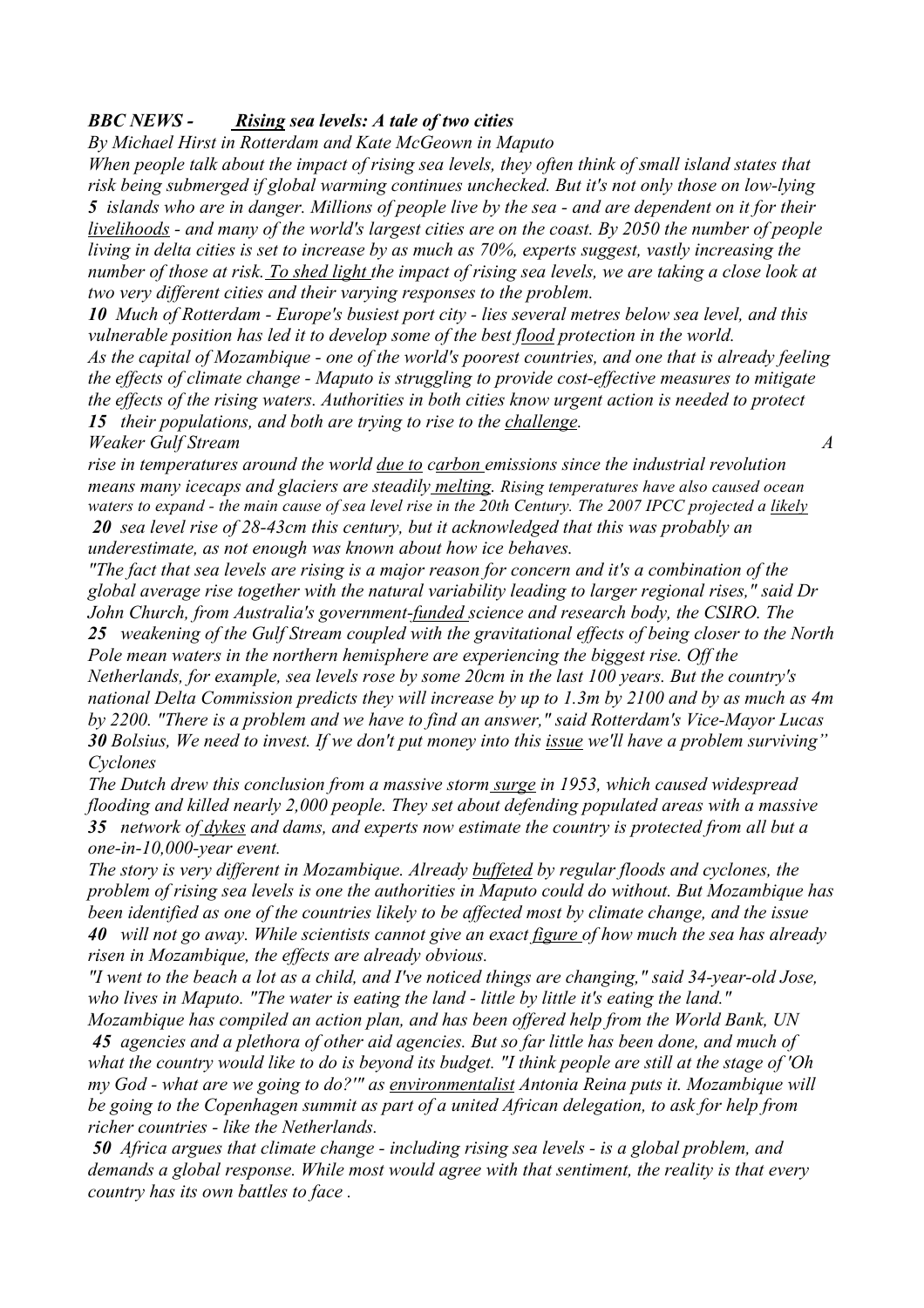### READ THE TEXT FIRST

### **No aids allowed. No corrections.**

**1. VOCABULARY.** Circle the most appropriate alternative (a‐b‐c) for the meanings of the following words in the context of the article

| Line 1 rising         | Stopping        | opposing     | increasing  |
|-----------------------|-----------------|--------------|-------------|
| 1.6 livelihoods       | maintenance     | riding hoods | life        |
| I.15 challenge        | defiance        | defeat       | battle      |
| I.17 due to           | two and         | likely       | because of  |
| l.19 likely           | probable        | pleasant     | believable  |
| I.24 funded           | supported       | financed     | discovered  |
| l.30 issue            | subject         | number       | fact        |
| I.32 surge            | sudden increase | revolt       | tide        |
| I.35 dykes            | reservoir       | walls        | dams        |
| I.37 buffeted         | hit             | fed          | served      |
| I.40 figure           | number          | shape        | drawing     |
| I.47 environmentalist | atmosphere      | ecologist    | surrounding |
|                       |                 |              |             |

6 POINTS..................

**1. REFERENCE WORDS.**  Whom or what do the following words refer to in the text?

4POINTS ......................

## C.) TRUE / FALSE - 2 points:

- 1. Rotterdam has developed excellent flood protection measures that no longer require authorities to take urgent action . T/F
- 2. The population of Mozambique lives in a situation of threat and instability. T/F

D.) Write suitable questions for the following: - 4 points:  $\blacksquare$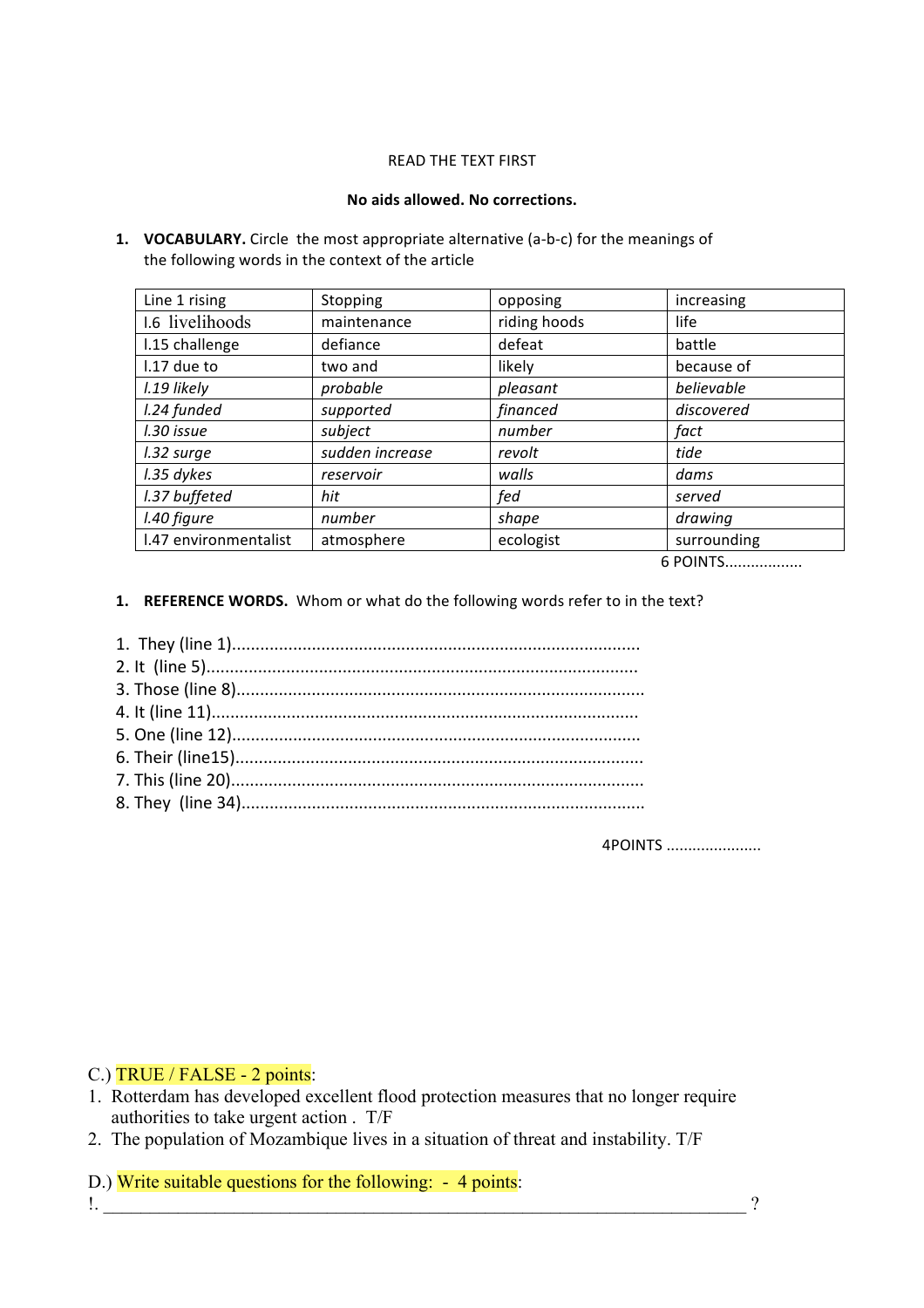Mozambique is vunerable to catastrophes and the hazards resulting from climate change aggravate the situation of absolute poverty in the country.

2.  $\overline{\phantom{a}2.}$ 

Some adverse effects of climate change include floods, drought and tropical cyclones.

E.) Comment on ONE only. Write 4 - 6 complete sentences. - 4 points

• Which priority actions should governments take to reduce the number of victims and the loss of properties due to natural disasters and climate change?

 Venice shares many issues with other cities threatened by coastal flooding including Rotterdam, London and St.Petersburg. In your opinion, can Venice save ''itself' and its prestigious cultural heritage against the signs of climate change and the pressures brought about by industry, port activity and tourism

…………………………………………………………………………………………………………

4. CLOZE . 10 POINTS. Complete this article from the Times of January  $7<sup>th</sup>$  2010 by selecting the most appropriate words (lettered a‐t) to fill in the blank spaces (numbered 1‐20)

(a) emergence (b) gaps (c) those (d) advances (e) hopefully (f) value (g) continue (h) towards (i) puzzle (j) commitment (k) record (l) key (m) prioritise (n) coming (o) populate (p) found (q) worldwide (r) dust (s) into (t) that SCIENCE NEWS: THE CHALLENGE 1)…………………….questions for the (2) …………………. decade include determining the nature of dark matter (3)…………….. permeates the Universe. Others want to know how tenuous gas and (4) ………………… is converted into dense stars and planets and how many earthlike and habitable planets  $(5)$  …………… the Galaxy. Answers to all these questions could be  $(6)$  ………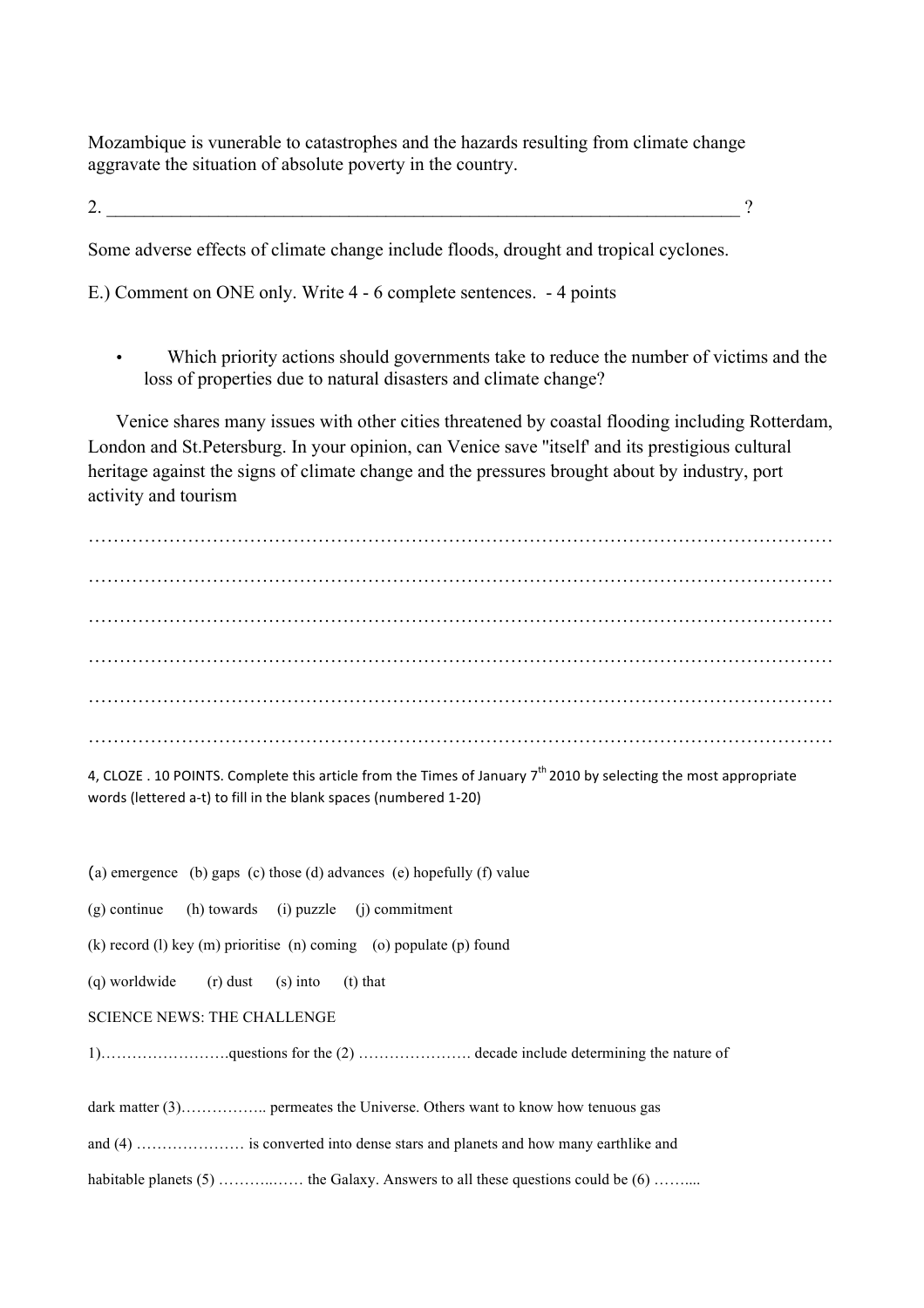| by 2020 but the astronomy community must decide which to (7)                              |  |  |  |  |  |
|-------------------------------------------------------------------------------------------|--|--|--|--|--|
| Drug Development                                                                          |  |  |  |  |  |
|                                                                                           |  |  |  |  |  |
|                                                                                           |  |  |  |  |  |
|                                                                                           |  |  |  |  |  |
| pharmaceutical industry. Globalisation of drug innovation will (12) No one                |  |  |  |  |  |
|                                                                                           |  |  |  |  |  |
| company with strong innovation abilities.                                                 |  |  |  |  |  |
| Human Origins                                                                             |  |  |  |  |  |
|                                                                                           |  |  |  |  |  |
|                                                                                           |  |  |  |  |  |
|                                                                                           |  |  |  |  |  |
|                                                                                           |  |  |  |  |  |
| from genetics, isotope analyses and palaeo climate research. But we cannot answer the key |  |  |  |  |  |
|                                                                                           |  |  |  |  |  |
|                                                                                           |  |  |  |  |  |

# KEYS

| Line 1 rising         | Stopping        | opposing     | increasing  |
|-----------------------|-----------------|--------------|-------------|
| 1.6 livelihoods       | maintenance     | riding hoods | life        |
| I.15 challenge        | defiance        | defeat       | battle      |
| I.17 due to           | two and         | likely       | because of  |
| l.19 likely           | probable        | pleasant     | believable  |
| I.24 funded           | supported       | financed     | discovered  |
| l.30 issue            | subject         | number       | fact        |
| I.32 surge            | sudden increase | revolt       | tide        |
| I.35 dykes            | reservoir       | walls        | dams        |
| I.37 buffeted         | hit             | fed          | served      |
| I.40 figure           | number          | shape        | drawing     |
| I.47 environmentalist | atmosphere      | ecologist    | surrounding |